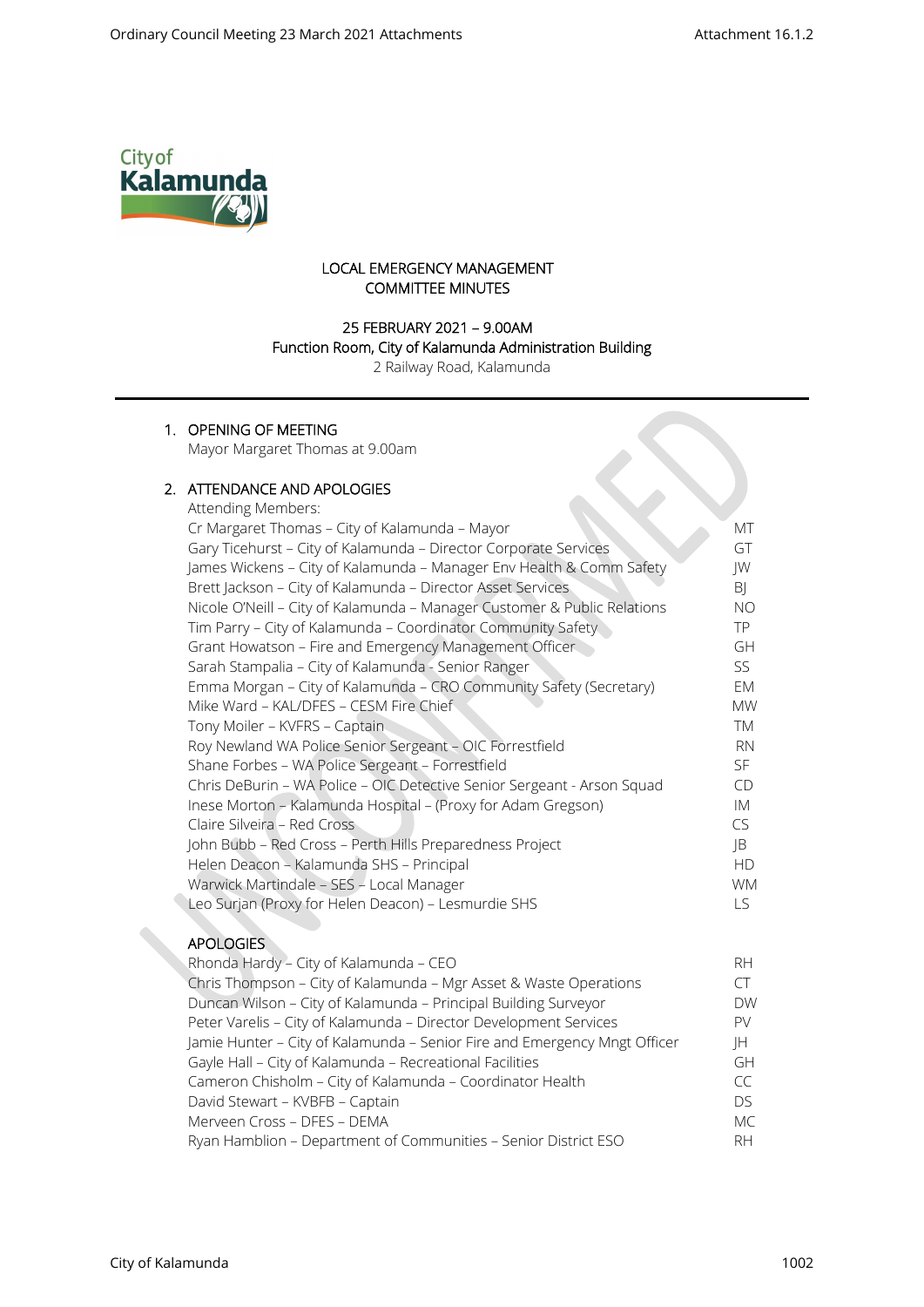

| Michael Pasotti - DBCA - Fire Coordinator                             | <b>MP</b> |
|-----------------------------------------------------------------------|-----------|
| David Wilson - District Officer Newburn - DFES                        | <b>DW</b> |
| Adam Gregson - Kalamunda Hospital - Coordinator of Nursing            | AG        |
| Kerry Chipchase - Lesmurdie SHS - Principal                           | KC        |
| Paul Southam - DFES - District Officer                                | Pς        |
| Steve Hall - St John Ambulance                                        | <b>SH</b> |
| Daymon Joseph - Hall & Prior Health & Aged Care Group - Exec Director | DΙ        |
| Mike Hayward - Kalamunda Hospital                                     | <b>MH</b> |
| Karen Edmeades - Red Cross - State Coordinator Emergency Services     | KF.       |

### 3. CONFIRMATION OF MINUTES

Minutes – 26 November 2020

All in favour

# 4. MATTERS ARISING FROM PREVIOUS MINUTES

- 4.1 Paul Southam to forward a full weather briefing from the bureau Confirmed and sent out with these Minutes
- 4.2 Ryan Hamblion The latest staff PPE guidelines required to manage C-19 is listed in the COVID -19 Welfare Centre Guide. NFA.

### 5. CORRESPONDENCE IN/OUT

Out – LEMC Minutes of Meeting – 26 November 2020 with attachments – Bush Fire Ready Presentation, DFES Report, ARC LEMC Report

In – WALGA Emergency Management Information to City of Kalamunda

In – WALGA Local Government Emergency Management Network

In – SEMC Consultation Request – State Hazard Plan HAZMA Annex A Radiation Escape from a Nuclear-Powered Warship

In – ICC digital information sheet Transition Covid19 outbreak

In – ICC The West 06.02.2021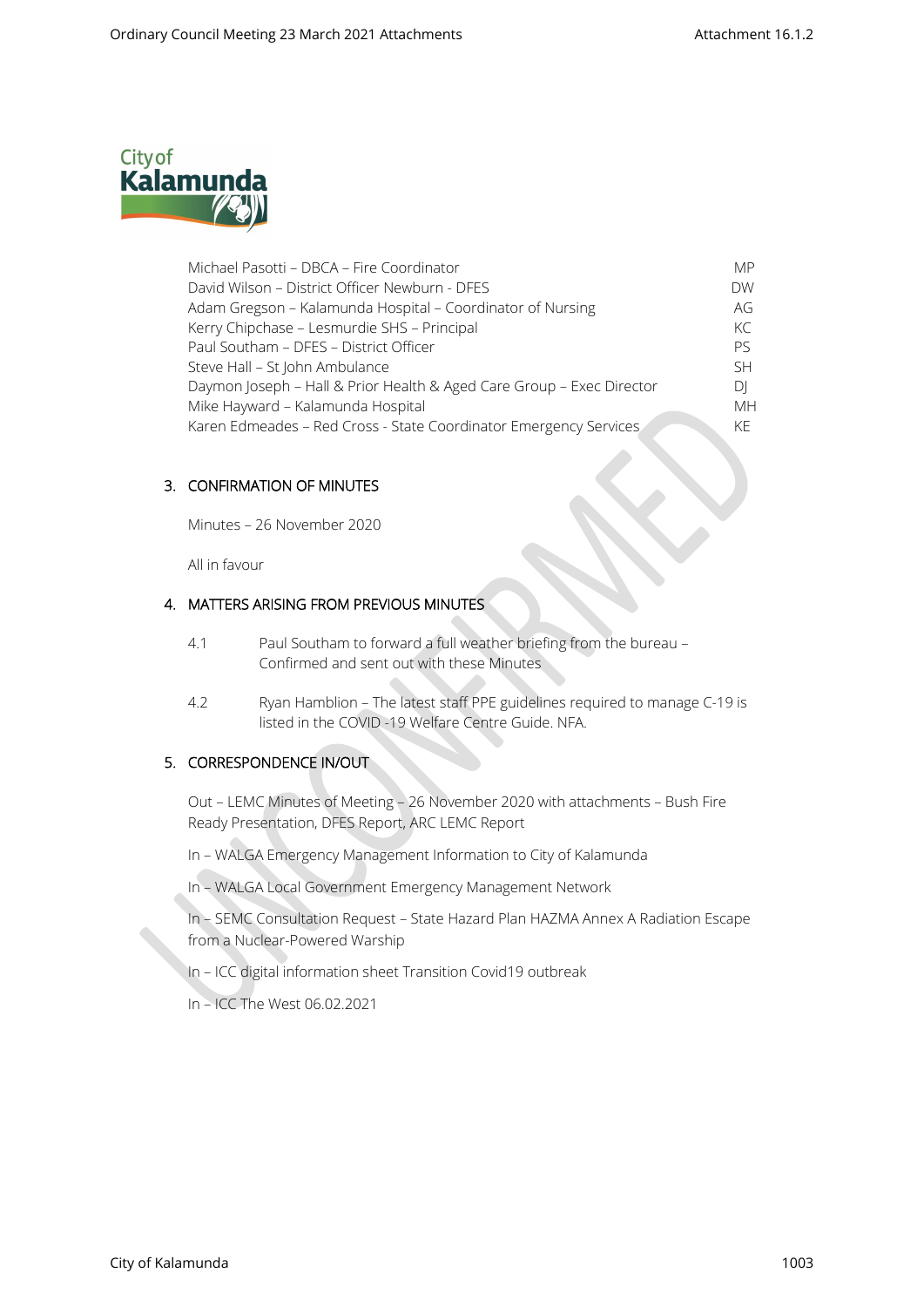

#### To be circulated with these Minutes

- NBN Co Presentation
- Tim Parry- Mid Season update of Fire Compliance Presentation
- Mike Ward High Wycombe Fire Presentation
- Paul Southam Full Weather Briefing and Aviation Services Briefing

#### 6. GENERAL BUSINESS

### 6.1 Chris DeBurin Presentation– WA Police – Arson Squad

6.1.1 Arson squad has 11 people during bushfire season. CD High Wycombe was one of our investigations. This showed some child-like behavior in the area no one has been charged. This year we have charged 30 offenders for arson 12 adults 18 juveniles (who receive cautions). Wooroloo is under investigation some behaviour in private property due to grinders is being further investigated. Grinders also started the fire near Adventure World. The message of public awareness about metal work activities. In general, using Crime Stoppers to provide any information on fires is helpful and they create an incident report and its fed to us. Witnesses are vital, if anyone calls 000 the first data is who called, and they are early witnesses as they might have seen something in the area. This information is supplied by DFES. CCTV is fantastic and the first thing we ask for.

| 6.1.2 | Are the punishments strong enough for arson attacks?                                                                                                                             | МT        |
|-------|----------------------------------------------------------------------------------------------------------------------------------------------------------------------------------|-----------|
| 6.1.3 | Yes, it is imprisonment if you light a fire and up to 20 years imprisonment.<br>We cannot determine what the Judge decides but the penalties are there.                          | CD.       |
| 6.1.4 | Property Owners using grinders on hot days - would that be seen as willfully<br>starting a fire?                                                                                 | IW        |
| 6.1.5 | It is lawful activity but if it is a Total Fire Ban you can't, and it is a \$1000 fine for<br>using a grinder on a Total Fire Ban day but it is not classed as deliberately lit. | CD.       |
| 6.1.6 | Would like to say the Variable Message Boards are really successful and really<br>help to get the message across about Total Fire Bans and other things. They<br>really work.    | TM        |
| 6.1.7 | Are there may serial arsonists at the moment?                                                                                                                                    | <b>MW</b> |
| 6.1.8 | We manage them. There are close tabs on them and there aren't any major<br>ones at the moment but it's easier to monitor - getting better through<br>technology.                 | CD        |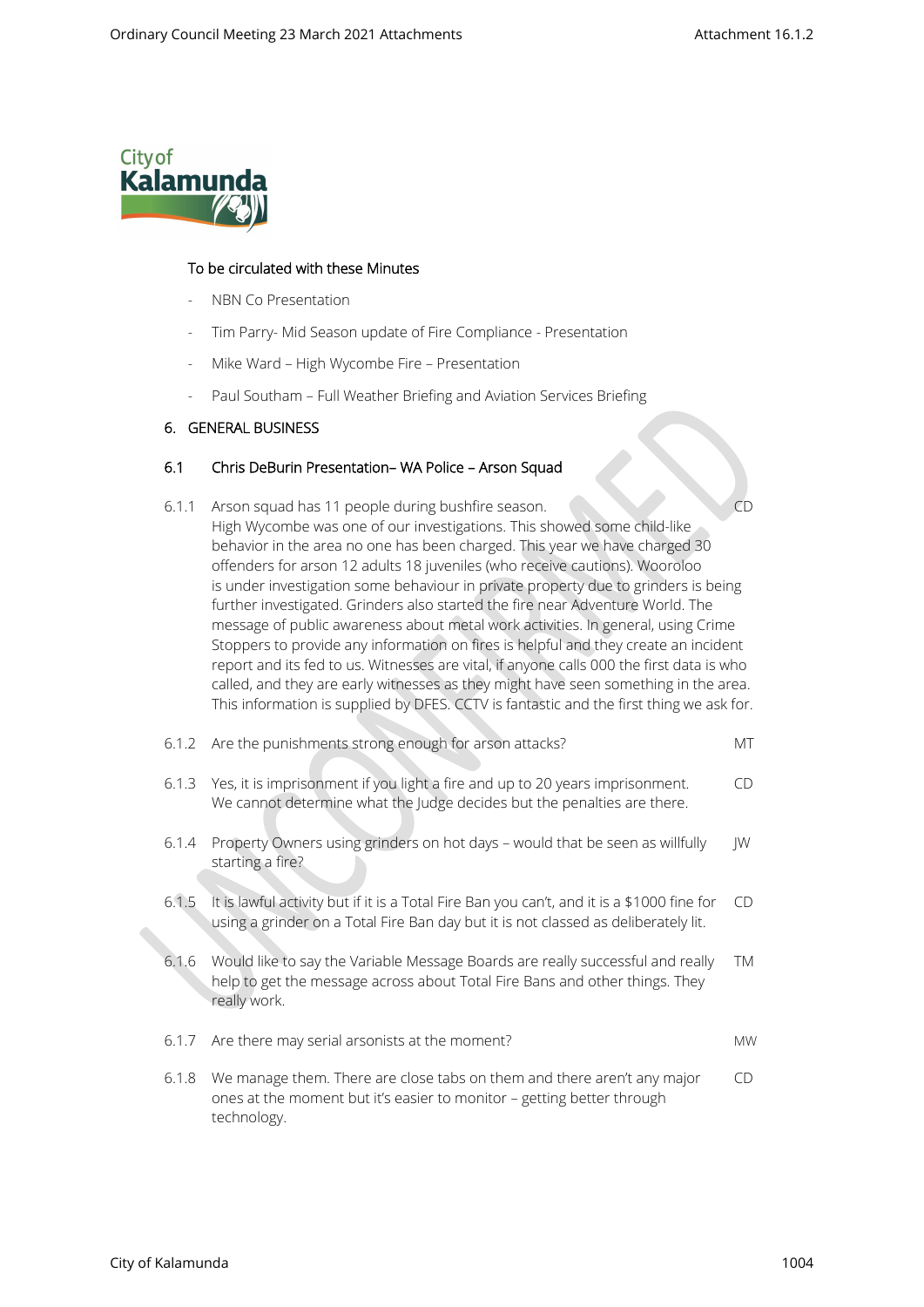

### 6.2 James Wickens – Terms of Reference

6.2.1 Between now and the next LEMC Meeting, a draft TOR will circulate and we JW will get input from Members and present for the next meeting.

ACTION – JW to circulate TOR to Members for input and will discuss at the next **LEMC Meeting** 

### 6.3 Mike Ward – Wooroloo Fires

ACTION – MW to present on the Wooroloo fires at the next LEMC Meeting.

# 7. AGENCY UPDATE

# **7.1 CITY OF KALAMUNDA RANGERS** SS

7.1.1 The City has successfully received the Animals in an Emergency Grant through DPIRD and WALGA. In Production now are two short films one about Care of large animals and the other on small animals in emergencies – will be completed in March and put-on City websites and socials.

# 7.2 DFES

7.2.1 Busy summer this year. There have been a few fires - Oakford, Kwinana, MW Tony's team KVBFB was up there at Wooroloo and DFES would like to thank brigades and Kalamunda supplied 3 trucks for months 24 hours a day. It is pleasing to get crews and the SES supporting fire crews. The SES have been busy as well. From DFES, thanks for the commitment and dedication.

# 7.3 KALAMUNDA HOSPITAL

 7.3.1 Contractors to sort out vegetation close to hospital. IM Fire drills continuing and people in actual hospital getting better at being Involved in them. Community have been lovely and compliant with Covid-19 and people have been patient.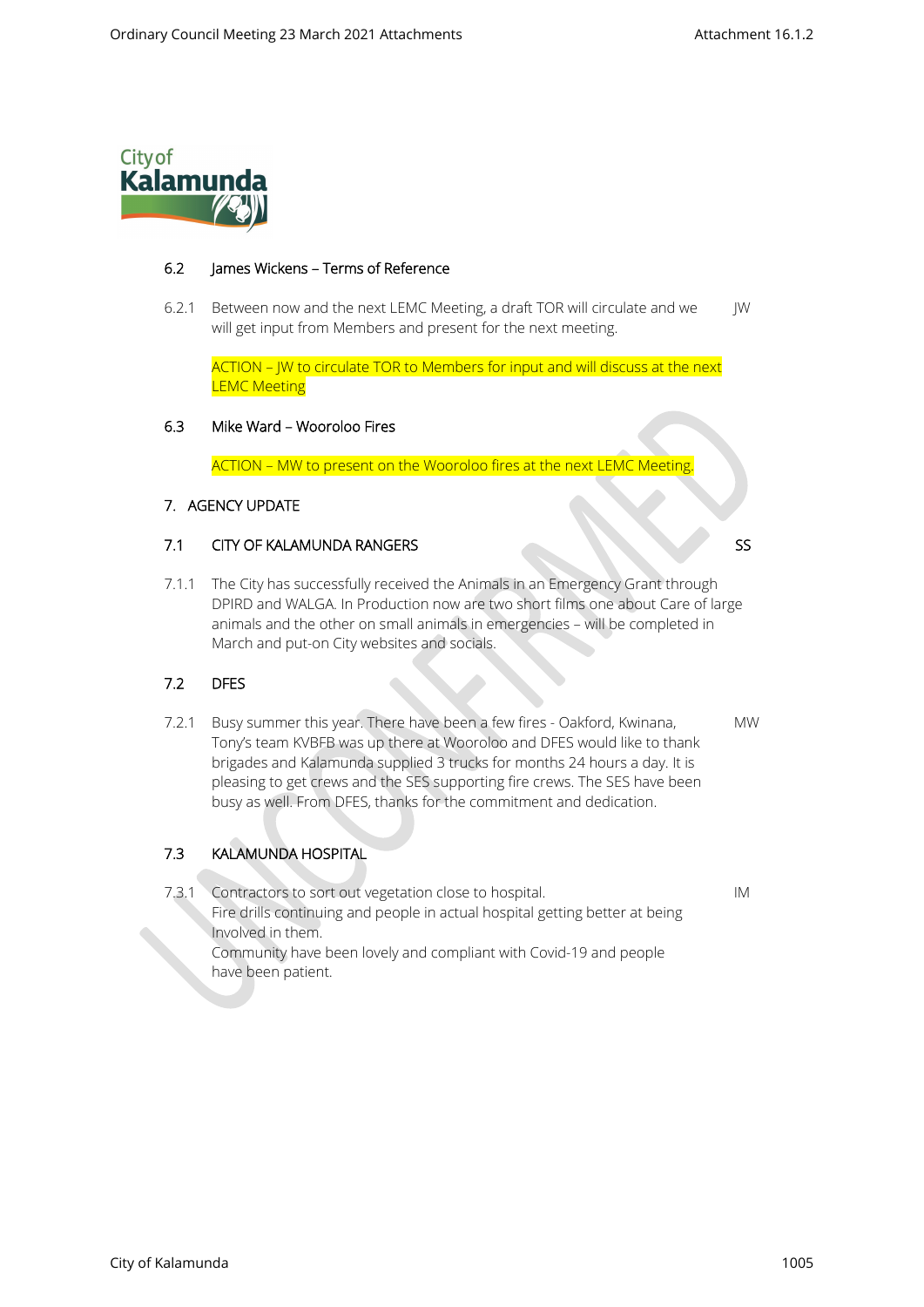

# **7.4 WA POLICE** RN

7.4.1 During the fires, Police managed Vehicle control points. From an educational perspective most people got it, but wanted to go back to properties, livestock, Pets. We still have issues in relation to people making their own way and going back to their homes. I understand but it causes more problems - would like to educate people more about taking direction from Police you cannot go here or there. Pretty well organized and understood overall though.

# 7.5 CITY OF KALAMUNDA – CUSTOMER AND PUBLIC RELATIONS NO

7.5.1 Bushfire community and engagement plan - early roll out, face to face interactions and moved more to keep awareness up. A lot of work was done in COVID-19 space to understand restrictions. Really good levels of compliance, actually continued understanding self-policing in the community which is pleasing to see.

# 7.6 KALAMUNDA SENIOR HIGH SCHOOL

7.6.1 Interesting start with lockdown – teenagers wearing masks – had 100 percent HD compliance all of the kids really taking it seriously. Obviously if the Police or Premier tell you they will listen. They just walked in day 1 all in masks. Primary school students weren't wearing masks so they felt quite adult. We are now busy catching up.

### 7.7 LESMURDIE SENIOR HIGH SCHOOL

7.7.1 For us it's the same (as with Kalamunda Senior High School). The Wooroloo LS fires that cements the importance of preparing for bushfires. We do three bushfire drills per year and educate the students on the importance of preparedness. We also do Lockdown drills and this year we are doing five drills.

### 7.8 SES

7.8.1 NYE land search Pickering brook – gentleman dumped his car at Pickering WM Brook Store and SES were out for two days searching – unfortunately not a good result but we located him. 85 volunteers helped and we also give thanks to local business. We have worked with KVBFB went to Red Gully then onto Wooroloo - SES logistical support crews have worked hard.

### 7.9 KALAMUNDA VOLUNTEER BUSH FIRE BRIGADE

7.9.1 Have own bus transport – Fire Fighters tend to try and stay around this area. TM We have been out at several fires and have some great dashcam footage and interesting images of the Wooroloo fires. (Offered to provide to Mike Ward). Do we have enough volunteers? MT